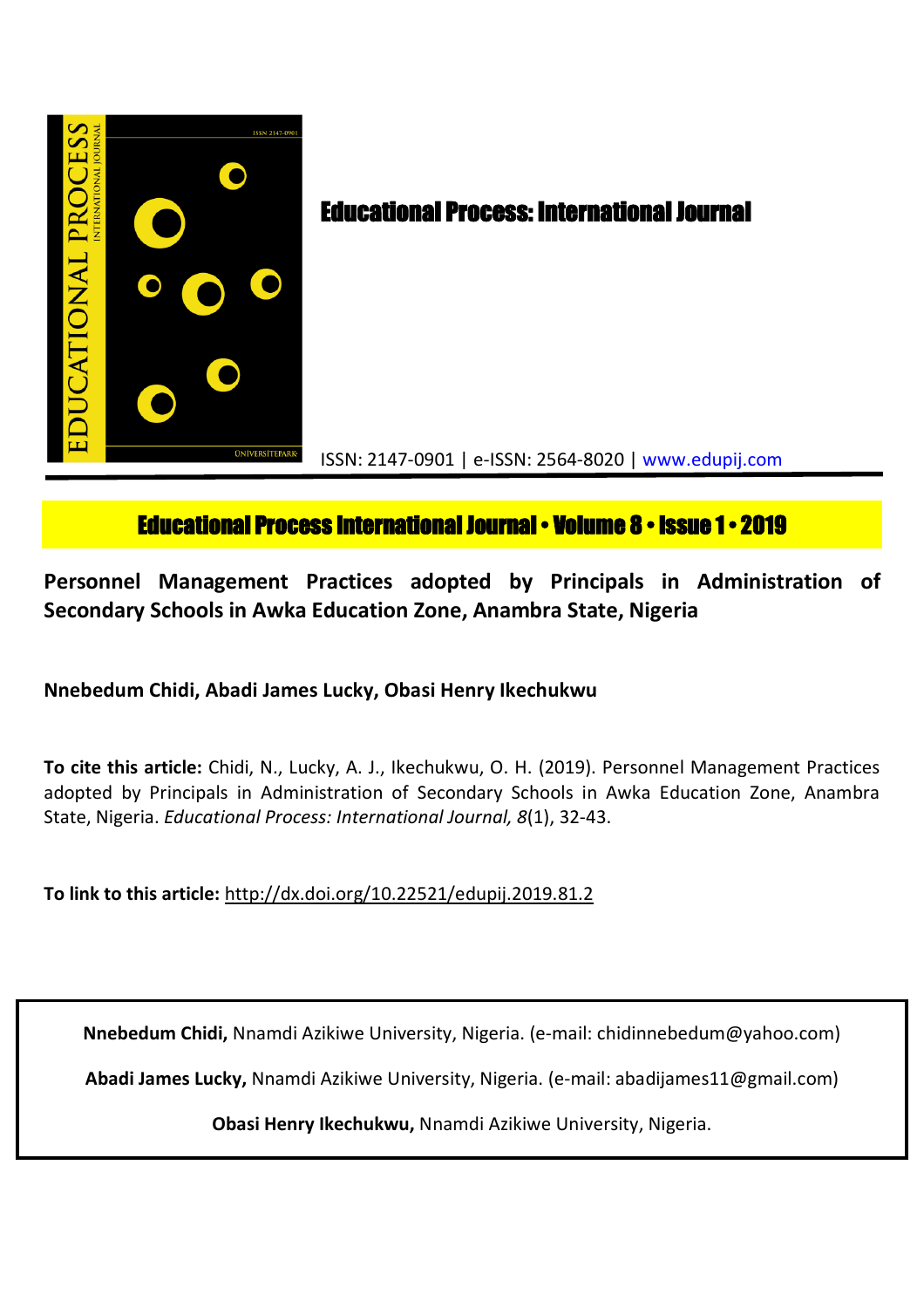## **Personnel Management Practices adopted by Principals in Administration of Secondary Schools in Awka Education Zone, Anambra State, Nigeria**

## NNEBEDUM CHIDI, ABADI JAMES LUCKY and OBASI HENRY IKECHUKWU

## **Abstract**

The study investigated the personnel management practices adopted by principals in the administration of secondary schools in Awka Education Zone, Anambra State, Nigeria. Two research questions guided the study and two hypotheses were tested at .05 level of significance. Mixed research design was employed for the study. The population of the study was comprised of 1,642 respondents, with 61 principals and 1,518 teachers from the Awka Education Zone of Anambra State. Multiple stage sampling technique was used to sample 485 respondents which consisted of 30 principals and 455 teachers. The instruments for data collection were questionnaire and interview. The instrument was validated by three experts who are lecturers in the Faculty of Education at Nnamdi Azikiwe University, Awka. The reliability of the instrument was ascertained using Cronbach alpha and it yielded reliability coefficients of .78 and .72 for Cluster I and Cluster II, respectively. The overall coefficient of the entire instrument was found to be .75. Data analysis was performed using mean and standard deviation. It was found that staff personnel management practices adopted by principals in their administration of secondary schools in the Awka Education Zone, Anambra State, include; motivating of teachers, encouraging team building so as to promote cohesiveness in the school, supervising teachers' activities, disciplining of teachers exhibiting misconduct behaviors, delegating duties to teachers, mentoring of teachers, rendering counseling services to teachers, recommending staff for promotion, and appraising staff performances. Based on the findings, conclusions and recommendations were made.

**Keywords:** principals, school administration, personnel management, staff personnel management, students personnel management.



………………………………………........….....………………………………...……………

EDUPIJ • ISSN 2147-0901 • e-ISSN 2564-8020 Copyright © 2019 by ÜNİVERSİTEPARK

edupij.com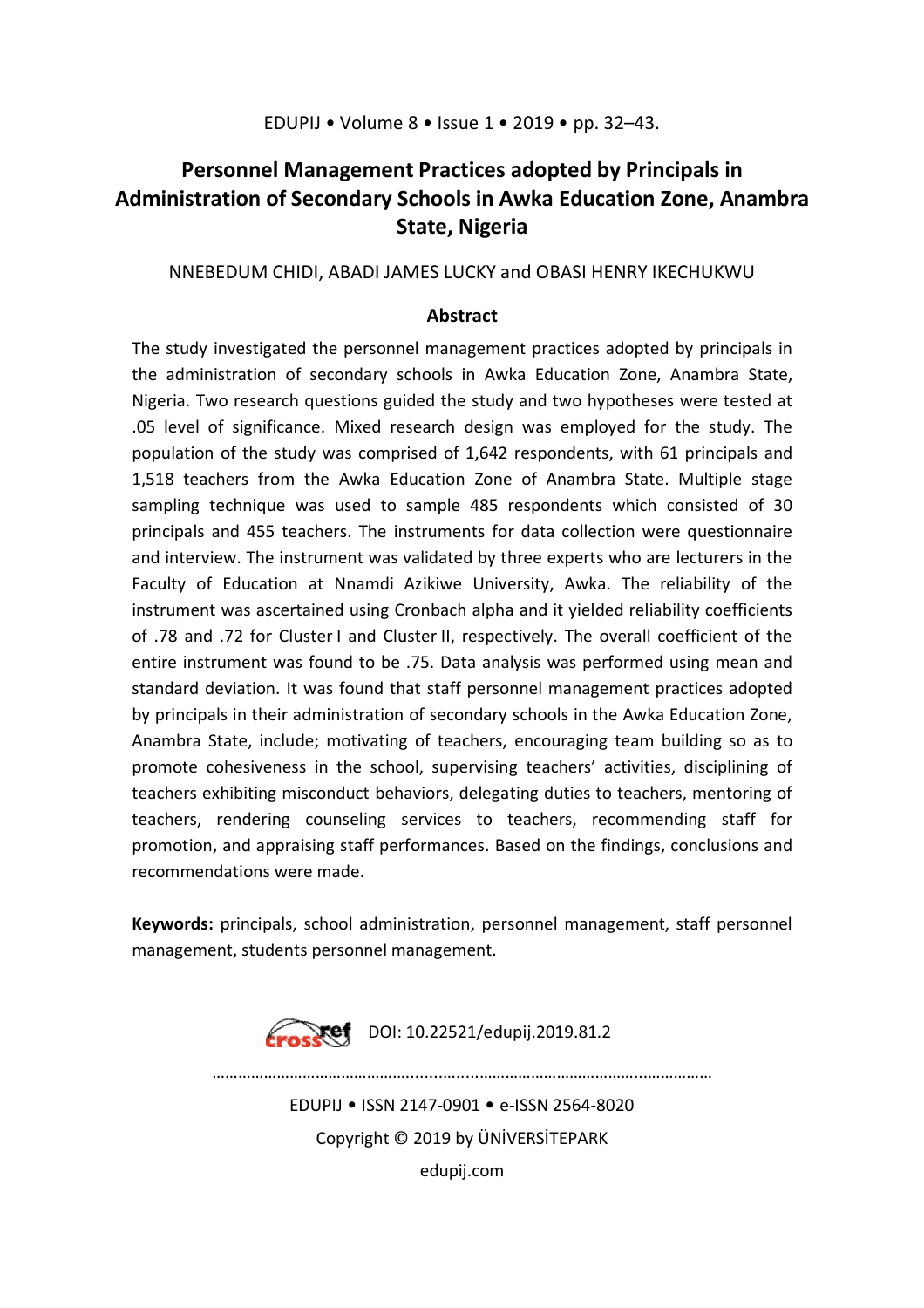#### **Introduction**

Education is the bedrock of moral training and acquisition of relevant values, knowledge and skills for the purpose of becoming functional members of society. Formal education is delivered at the school level in order to bring about desirable changes in learners' behaviors for useful living and self-reliance. Each secondary school has a principal who is appointed as a result of qualification and seniority to ensure smooth administration of the school. Several scholars have defined school administration from different viewpoints. In the view of Wali (2018), school administration is the process of coordinating human, material and time-based resources towards the attainment of pre-determined objectives of a school. In the same vein, Nnebedum, Akinfolarin, and Obuegbe (2018) defined school administration as the application of stipulated policies, procedures and principles in coordinating the available human, material and financial resources towards the attainment of set goals and objectives of the school. School administration could be seen as the systematic process of managing the available resources to attain predetermined goals. These resources include; human, time, material, and financial. The position of human resources as the personnel in the educational process is very crucial. Ofojebe and Nnebedum (2016) stressed that the distinguished characteristics of human resources (personnel) stem from the fact that other resources cannot be controlled without human effort. Personnel management rests on the shoulders of school principals so as to create conducive learning environment in order to achieve set educational goals and objectives.

The hallmark of personnel management in any organization is to retain, attract, reward, and develop a team of highly motivated workforce, capable and willingly ready to contribute meaningfully to the attainment of institutional and national educational objectives (Odiagbo, as cited in Abdulkareem & Gabadeen, 2015). Personnel Management in educational institutions can be classified in two categories: staff personnel management, and student personnel management (Abdulkareem & Gabadeen, 2015; Nwakpa, 2015).

In the view of Aja-okorie (2016), staff personnel management is an important management function concerned with obtaining, developing, and motivating human resources as required by an organization to achieve its objectives. In the view of the researchers, staff personnel management is the act of planning, organizing, controlling, stimulating, and motivating teachers in order to enhance their commitment to the attainment of the school objectives. Ejeh and Okoro (2016) outlined staff personnel management practices to include: orientation, motivation, and welfare, among others. Similarly, Althassan (2014) asserted that staff personnel management practices (services) include: orientation, decision making, delegation of duties, supervision, staff professional development, and motivation. The reasons for staff personnel management include; enhancing staff motivation, dedication, and commitment in assisting students in their learning endeavors.

According to Aja-Okorie (2014), student personnel management encompasses all the activities assigned or performed by school administrators towards making students or learners improve themselves. This improvement includes the cognitive, affective, and psychomotor development of students. Student personnel management could be seen as the activities and services rendered to students in order to assist them to achieve maximum benefit from school curricular and co-curricular activities. Student personnel management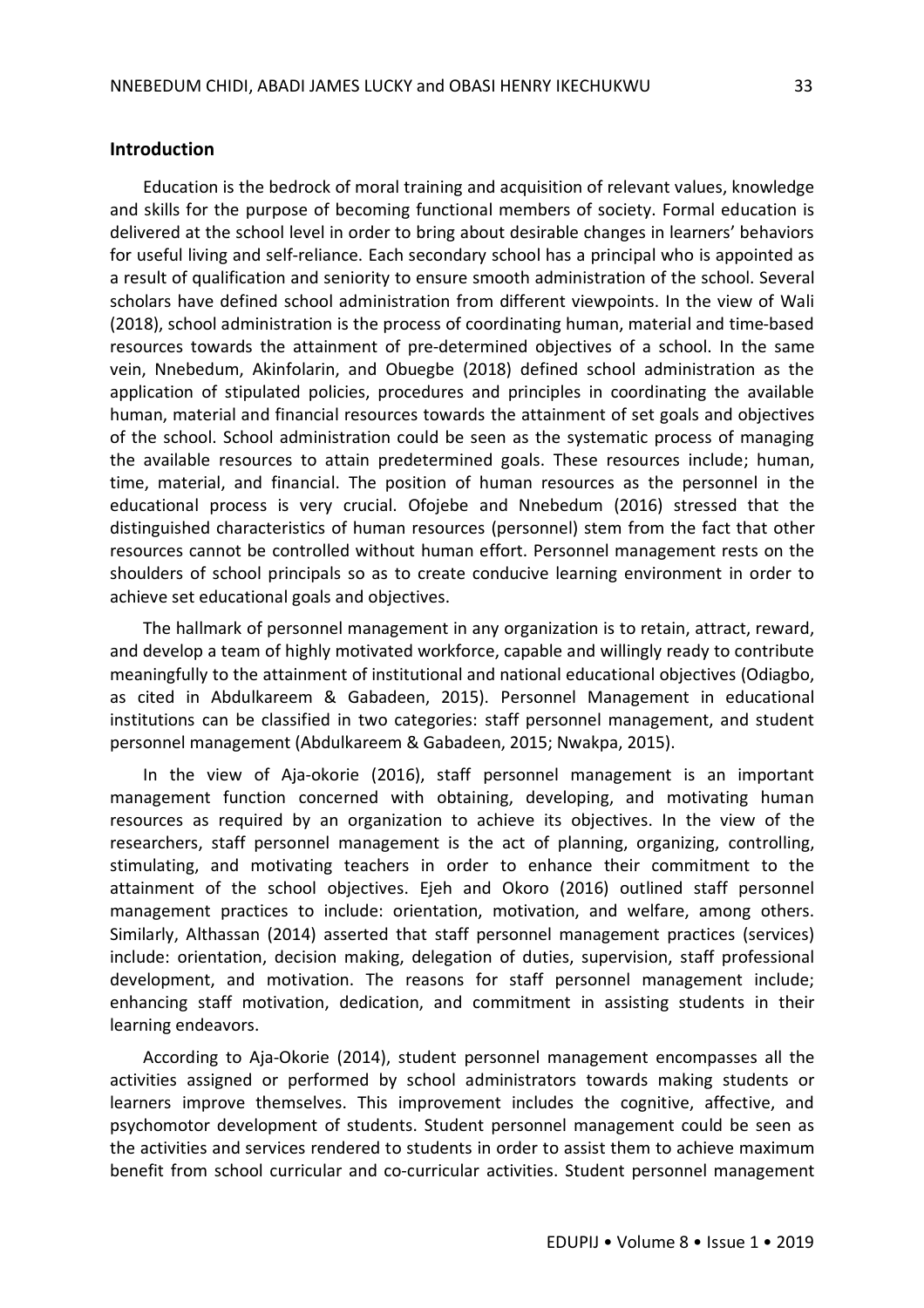practices include issues such as admission, enrolment, classification of students, guidance and counseling, health services, accommodation, transportation, information services, sporting activities, as well as a host of other aspects to cater for the psychological, physiological, and sociological needs of students (Abdulkareem & Gabadeen, 2015). These student personnel management practices are geared towards producing well-disciplined, educated, and functional students that could bring about meaningful development in society. It also stimulates the physical, intellectual, social, and emotional development of the students.

Secondary school personnel within Awka Education Zone, Anamabra State appears inadequately managed. This seems evident based on personnel lateness, absenteeism and other forms of misconduct affecting secondary schools in Awka Education Zone, Anambra State. This is supported by the study of Uzoechina and Nwankwo (2016) who observed that the increased rate of truancy, lateness and general poor job performance of teachers, coupled with the overt negative attitudes of teachers, are issues of major concern affecting secondary schools in Anambra State. In the same vein, Uwakwe (2017) observed incidences of lateness, absenteeism, and a general lack of direction in student personnel management in secondary schools in southeast Nigeria, including Awka Education Zone, Anambra State. Uwakwe further observed that situation is of great concern amongst parents and the public who usually place the blame for increasing student dropout and poor discipline as a result of inadequate student personnel management practices of the school principals. This unsatisfactory state of affairs prompted the researchers to embark on the current study.

The purpose of the current study is to ascertain the personnel management practices adopted by principals in the administration of secondary schools in Awka Education Zone, Anambra State, Nigeria. Specifically, this study sought to identify:

- Staff personnel management practices adopted by principals in the administration of secondary schools in Awka Education Zone, Anambra State.
- Student personnel management practices adopted by principals in the administration of secondary schools in Awka Education Zone, Anambra State.

#### *Research Questions*

The study was guided by two research questions.

- What are the staff personnel management practices adopted by principals in the administration of secondary schools in Awka Education Zone, Anambra State?
- What are the student personnel management practices adopted by principals in the administration of secondary schools in Awka Education Zone, Anambra State?

#### *Hypotheses*

The following null hypotheses were formulated and tested at .05 level of significance.

 There is no significant difference in the mean ratings of principals and teachers on the staff personnel management practices adopted by principals in the administration of secondary schools in Awka Education Zone, Anambra State.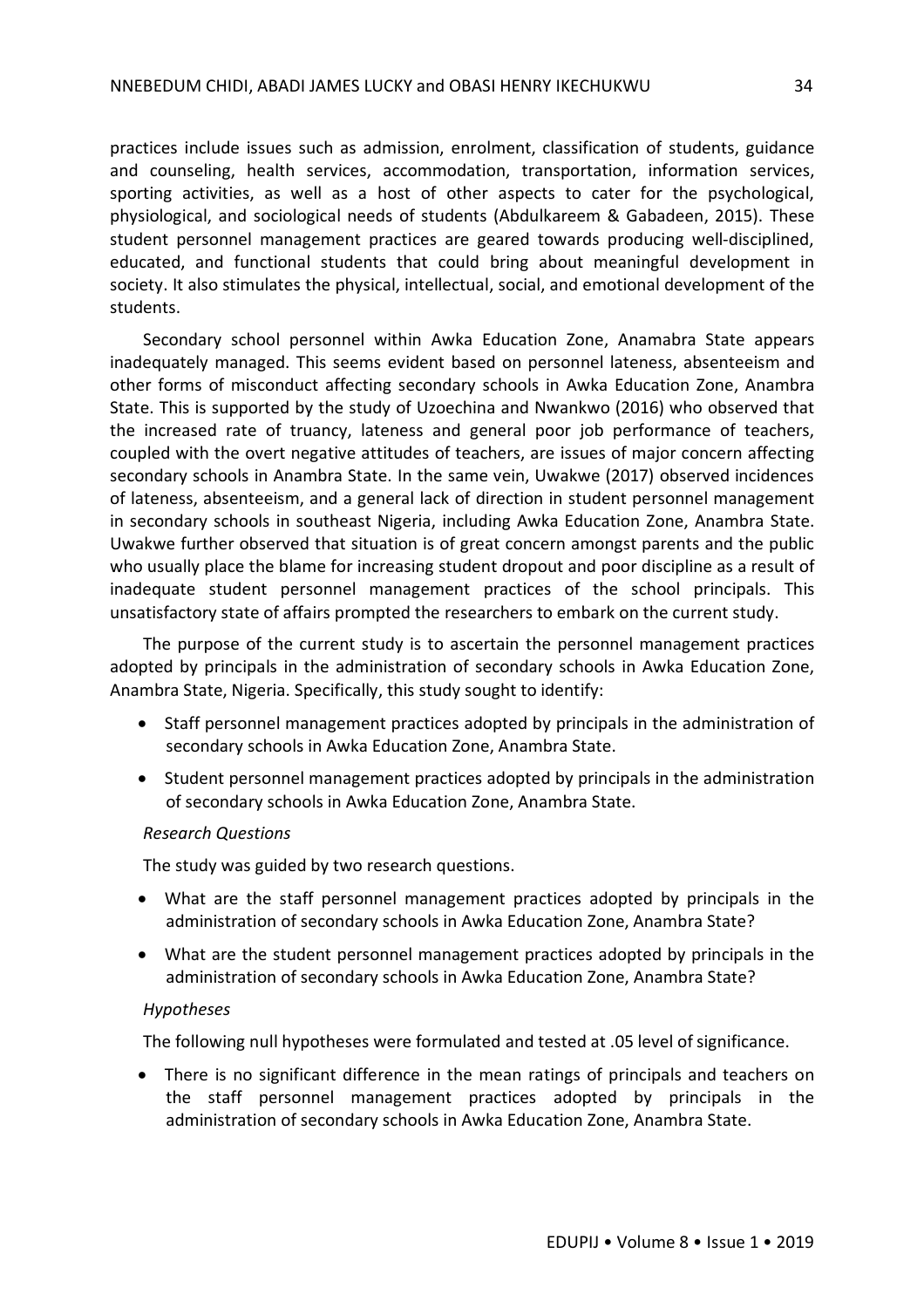There is no significant difference in the mean ratings of principals and teachers on the student personnel management practices adopted by principals in the administration of secondary schools in Awka Education Zone, Anambra State.

#### **Methodology**

The study adopted a mixed research design. According to Creswell (2012), mixed research design is a procedure for collecting, analyzing and combining both quantitative and qualitative approaches in a single study or a series of studies in order to understand a research problem. In the current study, the choice of mixed research design is premised on the fact that the use of both quantitative and qualitative approaches will provide a better understanding of the personnel management practices adopted by principals in the administration of secondary schools in Awka Education Zone of Anambra State. Further justification for the choice of this research design is that the design enables the researchers to use a qualitative strand to explain initial quantitative results (Creswell, 2012; Orodho, 2012).

The population of the study is comprised of 1,642 respondents, made up of 61 school principals and 1,518 teachers from the Awka Education Zone of Anambra State, Nigeria. Multiple stage sampling technique was used to sample 485 respondents, which consisted of 30 principals and 455 teachers.

The data collection instruments employed were questionnaire and interview. Data collected from multiple sources provides richness and depth of data in line with the explanatory design procedure, which is a variant of mixed methods research conducted over two phases (Creswell, Vicki, & Clark, 2011). The research instrument employed during the first quantitative strand of the study was a questionnaire. The researchers developed a questionnaire titled the "Personnel Management Practices Questionnaire (PMPQ)" which was then applied for the purposes of data collection. The PMPQ was structured as two versions, for school principals and for teachers. The PMPQ has two clusters (I and II), based on the two areas of personnel management: Cluster I contains 13 items on staff personnel management practices, whilst Cluster II contains 12 items on student personnel management practices. The instrument contains 25 items in total, structured as a four-point, Likert-type rating scale of Strongly Agree (SA), Agree (A), Disagree (D), and Strongly Disagree (SD), weighted at 4, 3, 2, and 1 respectively. The qualitative data in the second phase were collected by way of researcher-led interviews.

The PMPQ was subjected to face validation by three experts. Each of them are lecturers, with two from the Department of Educational Management and Policy, and one from Measurement and Evaluation, all from Faulty of Education at Nnamdi Azikiwe University, Awka. Reliability of the PMPQ instrument was established. Data used for computing the reliability indices were obtained from copies of the questionnaire administered to a sample of 20 principals and 30 teachers in the Aguata Education Zone. The choice of Aguata Education Zone was because both the Awka and Aguata Education Zones share similar characteristics in terms of school management. The obtained data were subjected to tests for internal consistency Cronbach alpha, which yielded reliability coefficients of .78 and .72 for Cluster I and Cluster II, respectively. The overall coefficient for the entire instrument was .75.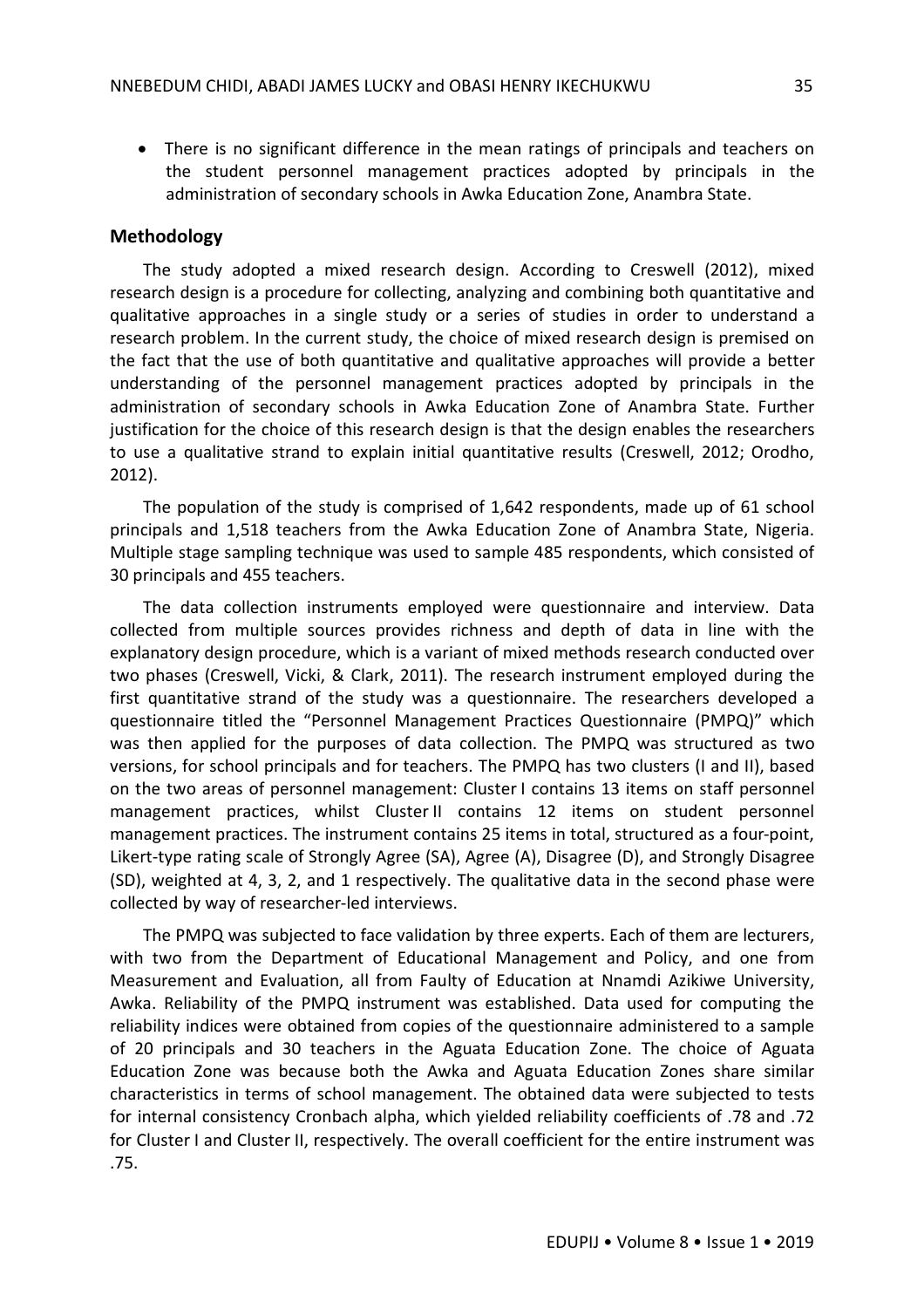The administration of the instruments was undertaken by the researchers, together with three research assistants who were al secondary school teachers in the Awka Education Zone, using direct administration method. A total of 485 questionnaires were distributed and 474 were returned properly completed and data able to be successfully retrieved, indicating a 98% return rate. The quantitative data from the questionnaire were coded, entered and analyzed using the Statistical Package for Social Sciences (SPSS). Descriptive statistics (mean and standard deviation) were computed by the SPSS in order to answer the research questions and for *t*-tests to test the null hypotheses. Any item with a mean rating of 2.50 or above was taken as agreement, while any mean rating below 2.50 was regarded as disagreement. Standard deviation was used to ascertain the homogeneity or otherwise of the respondents mean ratings. In testing the null hypotheses, if *t*-calculated is equal to or greater than *t*-critical at .05 level of significance and the degree of freedom, the null hypothesis was rejected and the difference taken to be statistically significant, else the null hypotheses was upheld and the difference taken to be not statistically significant.

#### **Results**

*Research Question 1:* What are the staff personnel management practices adopted by principals in the administration of secondary schools in Awka Education Zone, Anambra State?

| S/           | <b>ITEMS</b>                                                                |      | Principals ( $N = 29$ ) |                 |      | Teachers ( $N = 445$ ) |                 |  |  |
|--------------|-----------------------------------------------------------------------------|------|-------------------------|-----------------|------|------------------------|-----------------|--|--|
| N            |                                                                             | Mean | SD                      | Remark          | Mean | SD                     | Decision        |  |  |
| $\mathbf{1}$ | Motivating of teachers                                                      | 2.71 | 1.12                    | Agree           | 2.62 | 0.97                   | Agree           |  |  |
| 2            | Encouraging team building so as<br>to promote cohesiveness in the<br>school | 2.53 | 1.04                    | Agree           | 2.50 | 1.12                   | Agree           |  |  |
| 3            | Supervising teachers' activities                                            | 2.63 | 1.10                    | Agree           | 2.78 | 1.12                   | Agree           |  |  |
| 4            | Disciplining of misconduct<br>teachers                                      | 2.57 | 1.04                    | Agree           | 2.81 | 1.08                   | Agree           |  |  |
| 5            | Involving teachers in decisions<br>making process                           | 2.64 | 1.02                    | Agree           | 2.45 | 1.12                   | <b>Disagree</b> |  |  |
| 6            | Delegating duties to teachers                                               | 2.84 | 1.23                    | Agree           | 2.90 | 1.12                   | Agree           |  |  |
| 7            | Providing timely information for<br>teachers                                | 2.65 | 1.00                    | Agree           | 2.40 | 1.23                   | <b>Disagree</b> |  |  |
| 8            | Mentoring of teachers in school                                             | 2.59 | 1.13                    | Agree           | 2.54 | 1.17                   | Agree           |  |  |
| 9            | Equipping staff offices                                                     | 2.46 | 1.21                    | <b>Disagree</b> | 2.38 | 1.14                   | <b>Disagree</b> |  |  |
| 10           | Rendering counseling services<br>for teachers                               | 2.67 | 1.35                    | Agree           | 2.52 | 1.10                   | Agree           |  |  |
| 11           | Recommending staff for<br>promotion                                         | 2.84 | 1.24                    | Agree           | 2.60 | 1.11                   | Agree           |  |  |
| 12           | Organizing training programs for<br>teachers                                | 2.33 | 1.07                    | <b>Disagree</b> | 2.30 | 1.13                   | <b>Disagree</b> |  |  |
| 13           | Appraising staff performance                                                | 2.62 | 1.18                    | Agree           | 2.82 | 1.10                   | Agree           |  |  |

**Table 1.** Mean Ratings & Standard Deviation Scores of Principals and Teachers on Staff Personnel Management Practices Adopted by Principals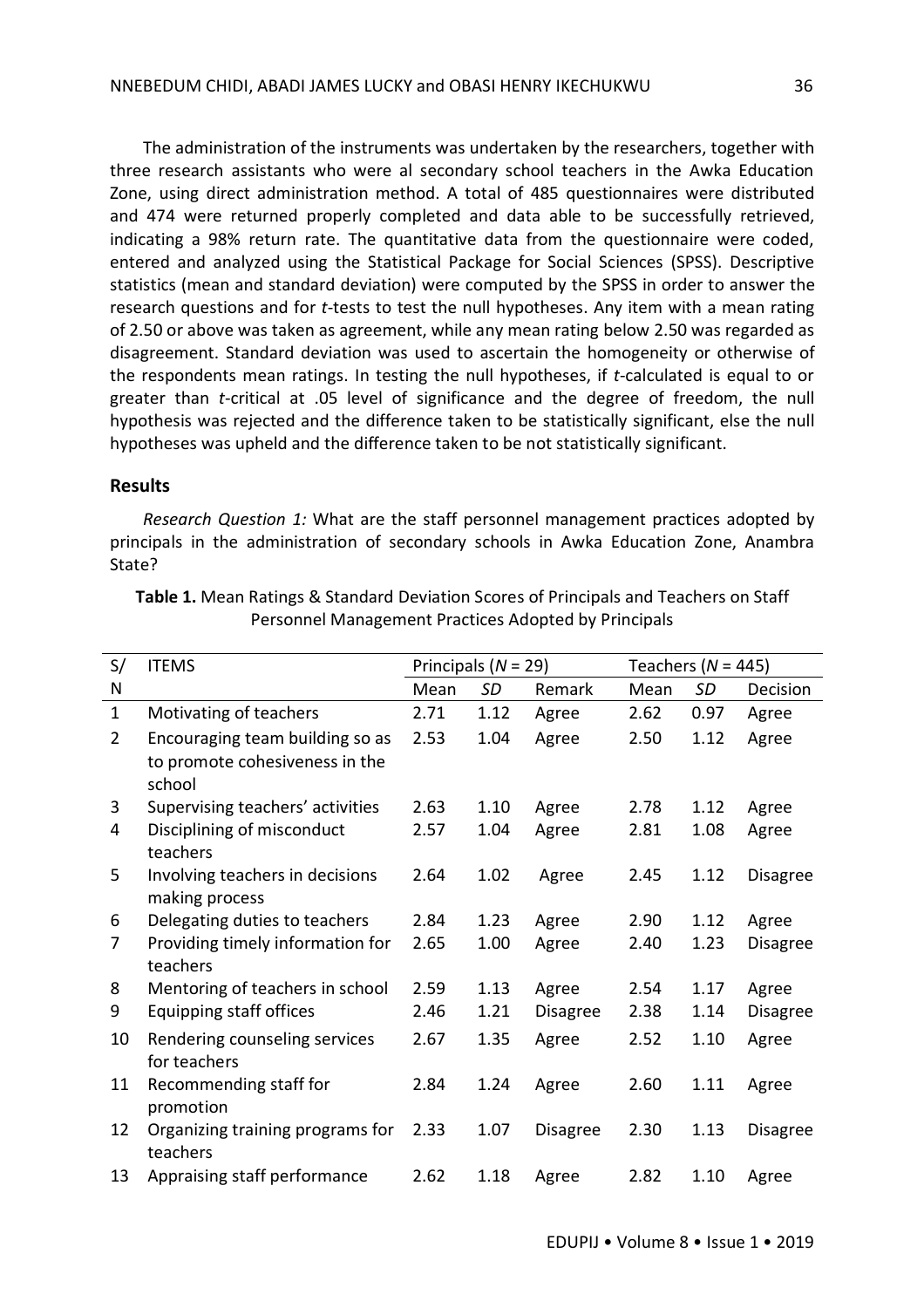| <b>Cluster Means</b> |  |  | 2.62 1.13 Agree |  |  | 2.59 1.12 Agree |  |
|----------------------|--|--|-----------------|--|--|-----------------|--|
|----------------------|--|--|-----------------|--|--|-----------------|--|

The results shown in Table 1 reveals that the mean scores of principals and teachers for Items 1, 2, 3, 4, 6, 8, 10, 11, and 13 are all above the cutoff mean of 2.50, indicating agreement with the items as staff personnel management practices adopted by principals. This implies that the staff personnel management practices adopted by school principals in the administration of secondary schools in the Awka Education Zone, Anambra State, include: motivating of teachers, encouraging team building so as to promote cohesiveness in the school, supervising teachers' activities, disciplining of teachers exhibiting misconduct behaviors, delegating duties to teachers, mentoring of teachers in school, rendering counseling services for teachers, recommending staff for promotion, and appraising staff performance.

On the other hand, the mean scores of principals and teachers for Items 9 and 12 are below 2.50, showing disagreement with the items as staff personnel management practices adopted by principals. This indicates agreement that the staff personnel management practices adopted by the school principals include: equipping staff offices, and organizing training programs for teachers. However, the mean scores of principals for Items 5 and 7 are above the cutoff mean of 2.50, indicating agreement with the items as staff personnel management practices adopted by principals; while that of teachers are below 2.50, indicating disagreement with the item as staff personnel management practices adopted by principals. The standard deviation scores ranged from 0.97 to 1.35, indicating homogeneity amongst principals' and teachers' responses and a similar consensus of opinion.

*Research Question 2:* What are the student personnel management practices adopted by principals in the administration of secondary schools in Awka Education Zone, Anambra State?

| S/ | <b>ITEMS</b>                                        | Principals ( $N = 29$ ) |      |                 | Teachers ( $N = 445$ ) |      |                 |
|----|-----------------------------------------------------|-------------------------|------|-----------------|------------------------|------|-----------------|
| N  |                                                     | Mean                    | SD   | <b>Remark</b>   | Mean                   | SD   | Decision        |
| 14 | Processing of students'<br>admission                | 2.67                    | 1.17 | Agree           | 2.63                   | 1.10 | Agree           |
| 15 | Registration of new students                        | 2.90                    | 1.23 | Agree           | 2.82                   | 1.13 | Agree           |
| 16 | Orienting students as and<br>when due               | 2.76                    | 1.01 | Agree           | 2.70                   | 1.07 | Agree           |
| 17 | Rendering counseling services<br>for students       | 2.43                    | 1.14 | <b>Disagree</b> | 2.44                   | 1.23 | <b>Disagree</b> |
| 18 | Placement of students based<br>on their abilities   | 2.85                    | 0.84 | Agree           | 2.72                   | 1.06 | Agree           |
| 19 | Organizing co-curricular<br>activities for students | 2.75                    | 1.07 | Agree           | 2.68                   | 1.19 | Agree           |
| 20 | Providing health services for<br>students           | 2.41                    | 0.93 | <b>Disagree</b> | 2.38                   | 1.43 | <b>Disagree</b> |
| 21 | Disciplining of misbehaved                          | 2.67                    | 1.20 | Agree           | 2.55                   | 1.22 | Agree           |

**Table 2.** Mean Ratings & Standard Deviation Scores of Principals and Teachers on Student Personnel Management Practices Adopted by Principals

EDUPIJ • Volume 8 • Issue 1 • 2019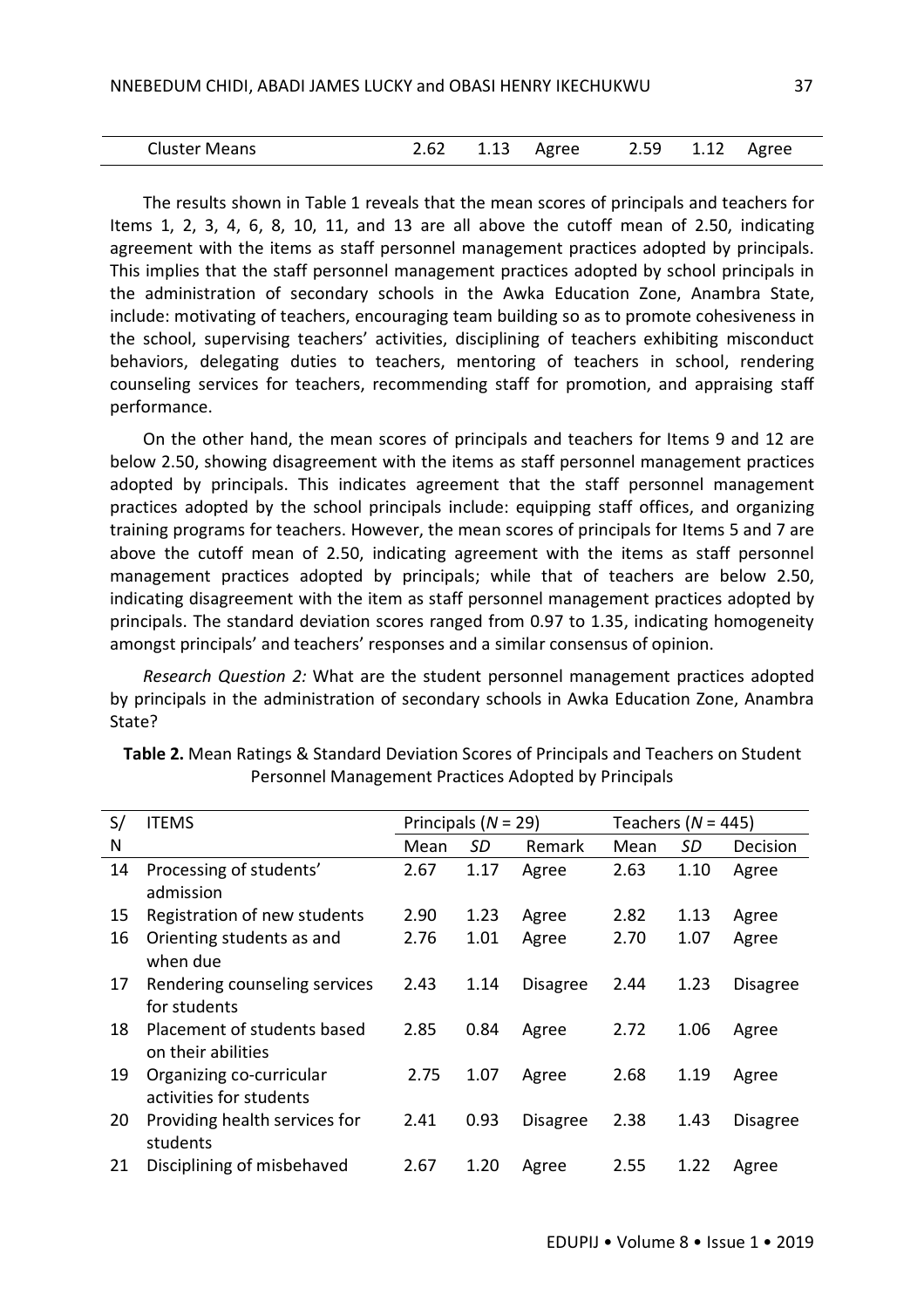|    | students                         |      |      |       |      |      |       |
|----|----------------------------------|------|------|-------|------|------|-------|
| 22 | Managing of students' records    | 2.53 | 1.14 | Agree | 2.61 | 1.15 | Agree |
| 23 | Formulating rules and            | 2.79 | 1.09 | Agree | 2.82 | 1.08 | Agree |
|    | regulations guiding the conduct  |      |      |       |      |      |       |
|    | of students                      |      |      |       |      |      |       |
| 24 | Appointing of school prefects    | 2.76 | 1.16 | Agree | 2.58 | 1.17 | Agree |
| 25 | Rendering of library services to | 2.50 | 0.98 | Agree | 2.52 | 1.04 | Agree |
|    | students                         |      |      |       |      |      |       |
|    | <b>Cluster Means</b>             | 2.67 | 1.08 | Agree | 2.62 | 1.16 | Agree |
|    |                                  |      |      |       |      |      |       |

As can be seen in Table 2, all the items except for Items 17 and 20 of both principals' and teachers' mean scores are above the cutoff mean of 2.50, indicating agreement with the items as the student personnel management practices adopted by principals. This implies that student personnel management practices adopted by the school principals in the administration of secondary schools in Awka Education Zone, Anambra State include; processing of students' admission, registration of new students, orienting students as and when due, placement of students based on their abilities, organizing co-curricular activities for students, disciplining of misbehaved students, management of students' records, formulating rules and regulations guiding the conduct of students, appointing of school prefects, and rendering of library services to students. The standard deviation scores of both principals and teachers, which ranged from 0.93 to 1.23, indicated that the principals' and teachers' rating of each item were close to the mean, implying that their responses are homogenous.

#### *Testing the Hypotheses*

*Ho1:* There is no significant difference in the mean ratings of principals and teachers on the staff personnel management practices adopted by principals in the administration of secondary schools in Awka Education Zone, Anambra State.

| Staff Personnel Management Practices Adopted by Principals |  |               |  |                                   |  |  |  |                                                           |  |  |
|------------------------------------------------------------|--|---------------|--|-----------------------------------|--|--|--|-----------------------------------------------------------|--|--|
| Variables                                                  |  |               |  | n X SD t-cal. t-crit. df $\infty$ |  |  |  | <b>Decision</b>                                           |  |  |
|                                                            |  |               |  |                                   |  |  |  | Principals: 29 2.62 1.13 .14 1.96 472 .05 Not Significant |  |  |
| Teachers                                                   |  | 445 2.59 1.12 |  |                                   |  |  |  |                                                           |  |  |

**Table 3.** t-Test Analysis of No Significant Difference in Mean of Principals and Teachers on t Dractices Ado

The *t*-test analysis presented in Table 3 indicates that no significant difference was found in the mean ratings of the principals and teachers with regards to the staff personnel management practices adopted by principals in the administration of secondary schools in Awka Education Zone, Anambra State. This was shown by the calculated *t*-value of .14, which is less than the *t*-critical value of 1.96 at a .05 level of significance and 472 degree of freedom. Thus, the first null hypothesis was upheld (not rejected).

*Ho2:* There is no significant difference in the mean ratings of principals and teachers on the student personnel management practices adopted by principals in the administration of secondary schools in Awka Education Zone, Anambra State.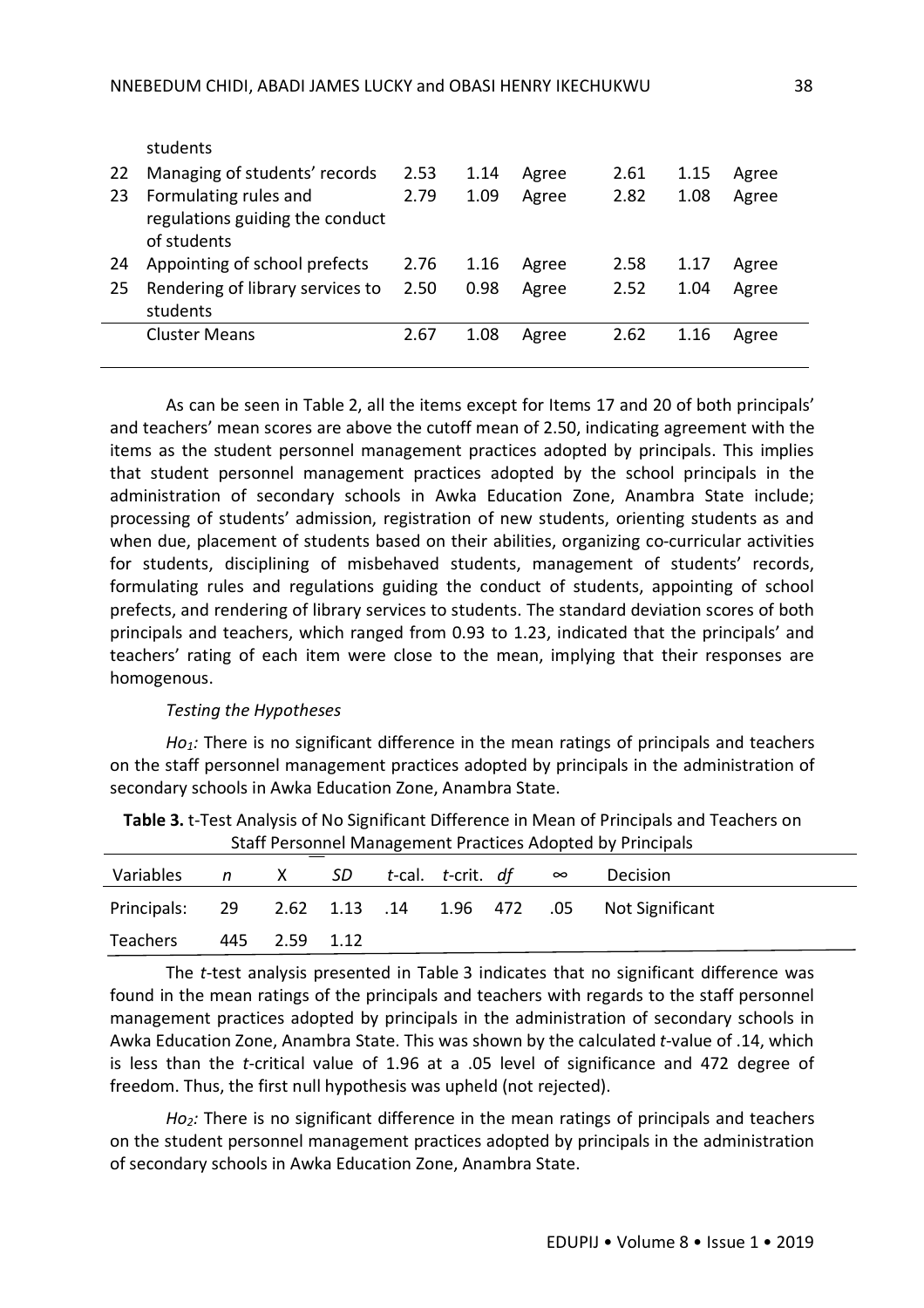| Teachers on Student Personnel Management Practices Adopted by Principals |  |               |  |                                     |  |  |  |                                                            |  |  |  |
|--------------------------------------------------------------------------|--|---------------|--|-------------------------------------|--|--|--|------------------------------------------------------------|--|--|--|
| Variables                                                                |  |               |  | $N$ X SD t-cal. t-crit. df $\infty$ |  |  |  | Decision                                                   |  |  |  |
|                                                                          |  |               |  |                                     |  |  |  | Principals: 29 2.67 1.08 0.24 1.96 472 .05 Not Significant |  |  |  |
| Teachers                                                                 |  | 445 2.62 1.16 |  |                                     |  |  |  |                                                            |  |  |  |

**Table 4.** t-Test Analysis of No Significant Difference in Mean Ratings of Principals and Teachers on Student Personnel Management Practices Adopted by Principals

Data analysis as shown in Table 4 indicates that no significant difference was found in the mean ratings of principals and teachers on the student personnel management practices adopted by principals in the administration of secondary schools in Awka Education Zone, Anambra State. This was shown by the calculated *t*-value of .24, which is less than the *t*critical value of 1.96 at a .05 level of significance and 472 degree of freedom. Thus, the second null hypothesis was also upheld (not rejected).

## *Triangulating Quantitative and Qualitative Data*

The qualitative results from the second phase of this study were used to assist in interpreting and/or corroborating the quantitative results from the first phase. In an attempt to justify the staff personnel management practices adopted by the school principals, one female principal averred that:

> I organize an orientation program for newly recruited staff so as to enable them to gain the required knowledge about their new environment with regards to the facilities available at the school, curricular and co-curricular activities, rules and regulations, as well as their superiors and colleagues. I also embark on unscheduled classroom visits to teachers in order to observe their instructional delivery. I rarely organize training programs for teachers because of a lack of sufficient funds. Staff at my school are involved in decisionmaking processes in order to elicit their opinions and suggestions concerning matter to be decided upon as this improves the quality of the decisions made.

The implication of the foregoing assertion from the principal is that staff personnel practices within the limitation of her capacity are adopted at the school. The quantitative aspect of this study established the same at a similar magnitude.

Some of the teachers that were interviewed tended to support the female school principal when they stated that:

> Orientation programs are organized for newly recruited staff. The principal visits teachers in the classroom during instruction, but shouts and criticizes them in front of the students. Teachers have not been exposed to training programs in recent years. Teachers are motivated and involved in decision making, but in most cases their views are not taken into consideration prior to making the final decision.

The interview reports from a male school principal seemed to send similar signals when he asserted that: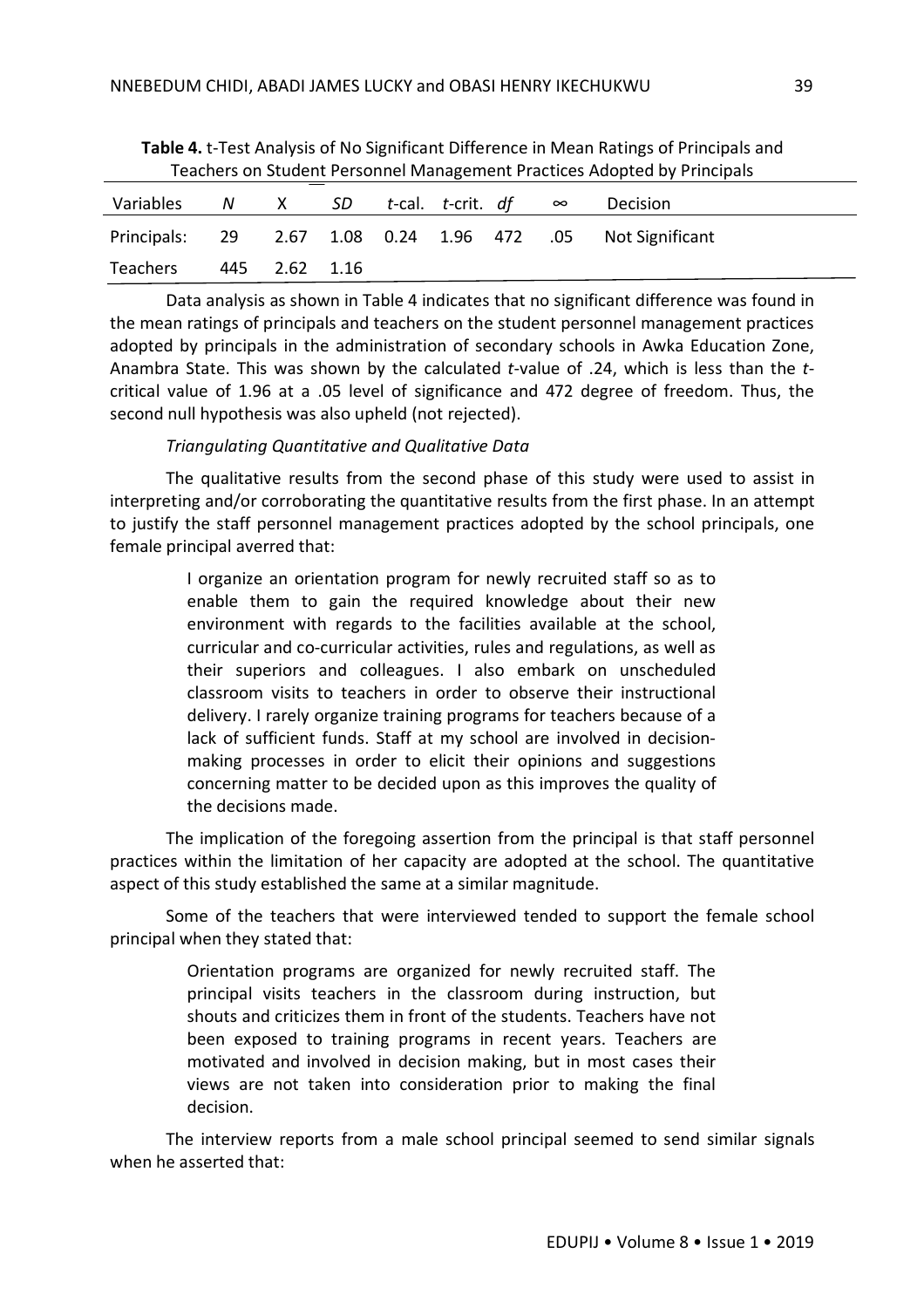Orientation and training programs are rarely organized at my school because of the limited funds received from the Government. With regards to involving staff in decision making, I take some crucial decisions with the administrative cadre staff, but also sometimes involve teaching staff in decision making in order to give them a sense of belonging. I often supervise teachers in order to ensure their compliance with the established rules and programs of the school. I do not use supervision to witch-hunt teachers, but to render professional guidance and assistance to them when the need arises. There are shortages of basic health facilities at the school that bar me from rendering health services to members of my staff.

Some male and female teachers interviewed expressed dissatisfaction with their school principal's staff personnel management practices, stressing that:

> Staff welfare, training, and motivation are not the priority of the school principal. The school principal is much more concerned about the supervisory aspect. Staff opinions during meetings are often discarded. The communication network at the school is poor. Information is often disseminated to just a few members of staff and at the  $11^{th}$  hour.

On the aspect of student personnel management practices adopted by school principals, three of the school principals shared similar views, stating that:

> Student admission is based on merit, and their placement in various classes is based on their academic abilities. Misbehaved students in school are punished. Sporting activities are often organized for students in order for them to have a meaningful digression from academic monotony and boredom. Students are often counseled if the need arises.

This assertion seems to be justified by three teachers who argued that:

Students' lateness, absenteeism and other forms of misconduct are discouraged by the school authority through disciplinary measures. Some days are mapped out for sporting activities. The admission of students is sometimes influenced by interference from outside the school. The health program for students is very poor as a result of a shortage of health facilities at the school.

From these interview results, the qualitative results from the second phase of this study appear to corroborate the quantitative results from the first phase.

## **Discussion**

It was found that staff personnel management practices adopted by the school principals in the administration of secondary schools in Awka Education Zone, Anambra State, Nigeria, include: motivating of teachers, encouraging team building so as to promote cohesiveness in the school, supervising teachers' activities, disciplining of teachers exhibiting misconduct behaviors, delegating duties to teachers, mentoring of teachers in school,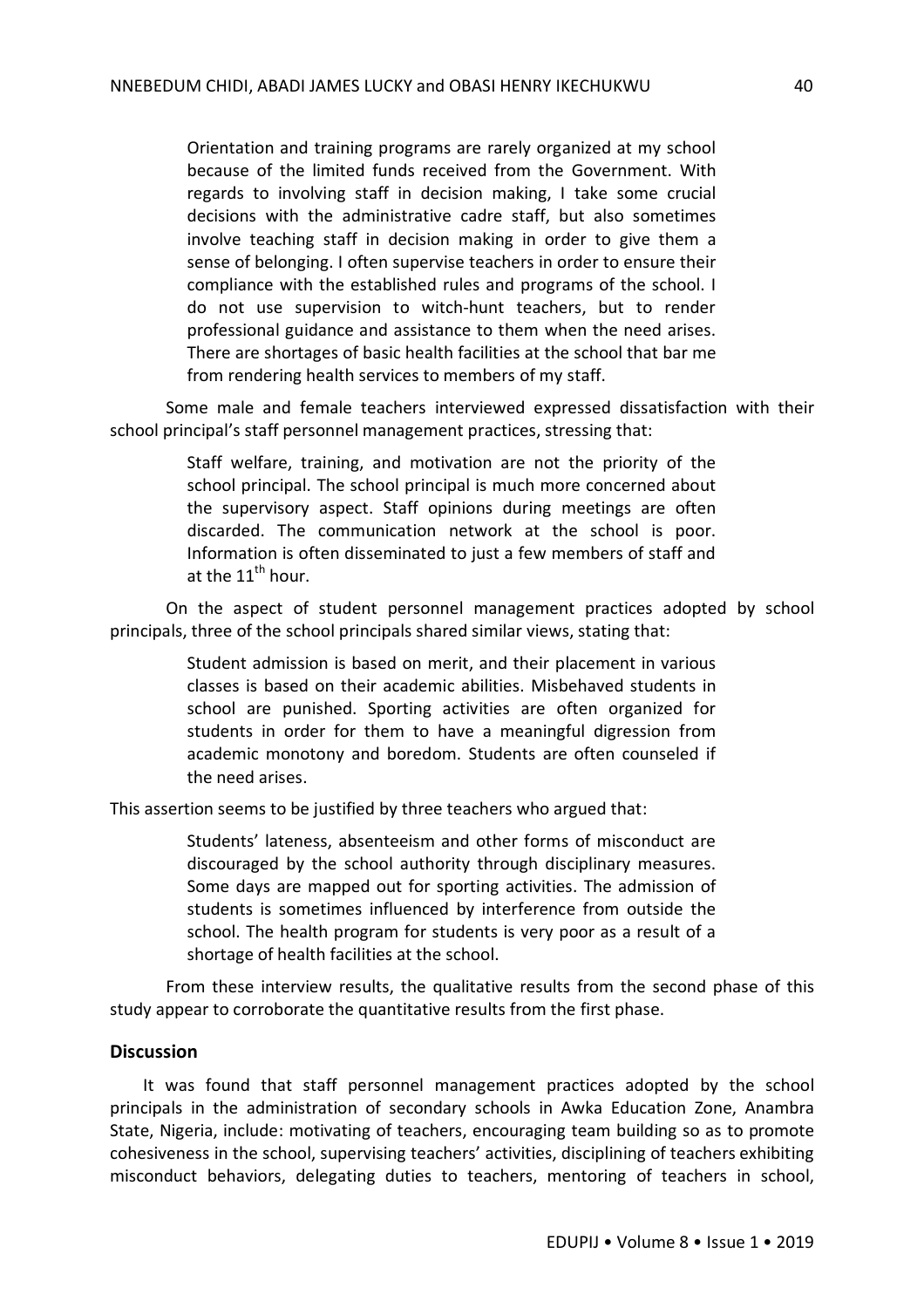rendering counseling services for teachers, recommending staff for promotion, and appraising staff performance. This is supported by the findings of Onwurah (2010), who reported that staff personnel management practices of school principals included: orientation of newly recruited staff, motivation, involvement of staff in decision making, enhancing staff promotion, encouraging free contributions of ideas from teachers through regular meetings, and encouraging teachers to be creative in the delivery of their lessons. The similarity in findings may be as a result that the two studies were conducted in southeast Nigeria and share similar characteristics in terms of school management. The staff personnel management practices encourage the cooperation, dedication and commitment of teachers in performing their duties. It was also revealed that there was no significant difference found in the mean ratings of principals and teachers on the staff personnel management practices adopted by principals in the administration of secondary schools in Awka Education Zone, Anambra State. This contradicts with the findings of Ojimadu (2015), who reported a significant statistical difference between school principals and staff on staff personnel management practices. The difference in geographical location indicated a dissimilarity in the two studies' participants who might have varied views on staff personnel management practices in their respective states. The two studies may have yielded the same or similar results assuming they were both conducted in the same state.

The finding of the study showed that the student personnel management practices adopted by the school principals in the administration of secondary schools in Awka Education Zone, Anambra State include; processing of students' admission, registration of new students, orienting students as and when due, placement of students based on their abilities, organizing co-curricular activities for students, disciplining of misbehaved students, management of students' records, formulating rules and regulations guiding the conduct of students, appointing of school prefects, and rendering of library services to students. This is in agreement with the finding of Abenga, who reported that the various student personnel management procedures adopted for the enhancement of the quality of education include: orientation of new students, provision of instructional programs and facilities, promoting character training, encouraging sports, social and recreational activities, and maintaining student discipline. This agreement in the findings may be as a result that the schools are established in order to cater for the educational needs of the students, which may lead to principals adopting the aforementioned practices for the development of the students.

The personnel management practices adopted by school principals help students to benefit from school curricular and co-curricular activities. This may account for the outstanding performance of secondary school students in Anambra State in the SSCE examinations in the period 2013 to 2016. It was also found that there was no significant difference in the mean ratings of principals and teachers with regards to student personnel management practices adopted by principals in the administration of secondary schools in Awka Education Zone, Anambra State. This is in agreement with the findings of Chike-Okoli (2009), who reported no significant difference in the mean scores of principals and staff on student personnel management practices in secondary schools. The agreement between the two findings is not surprising as the two studies were conducted in two states of Nigeria and which by implication may have similar characteristics of student personnel management practices.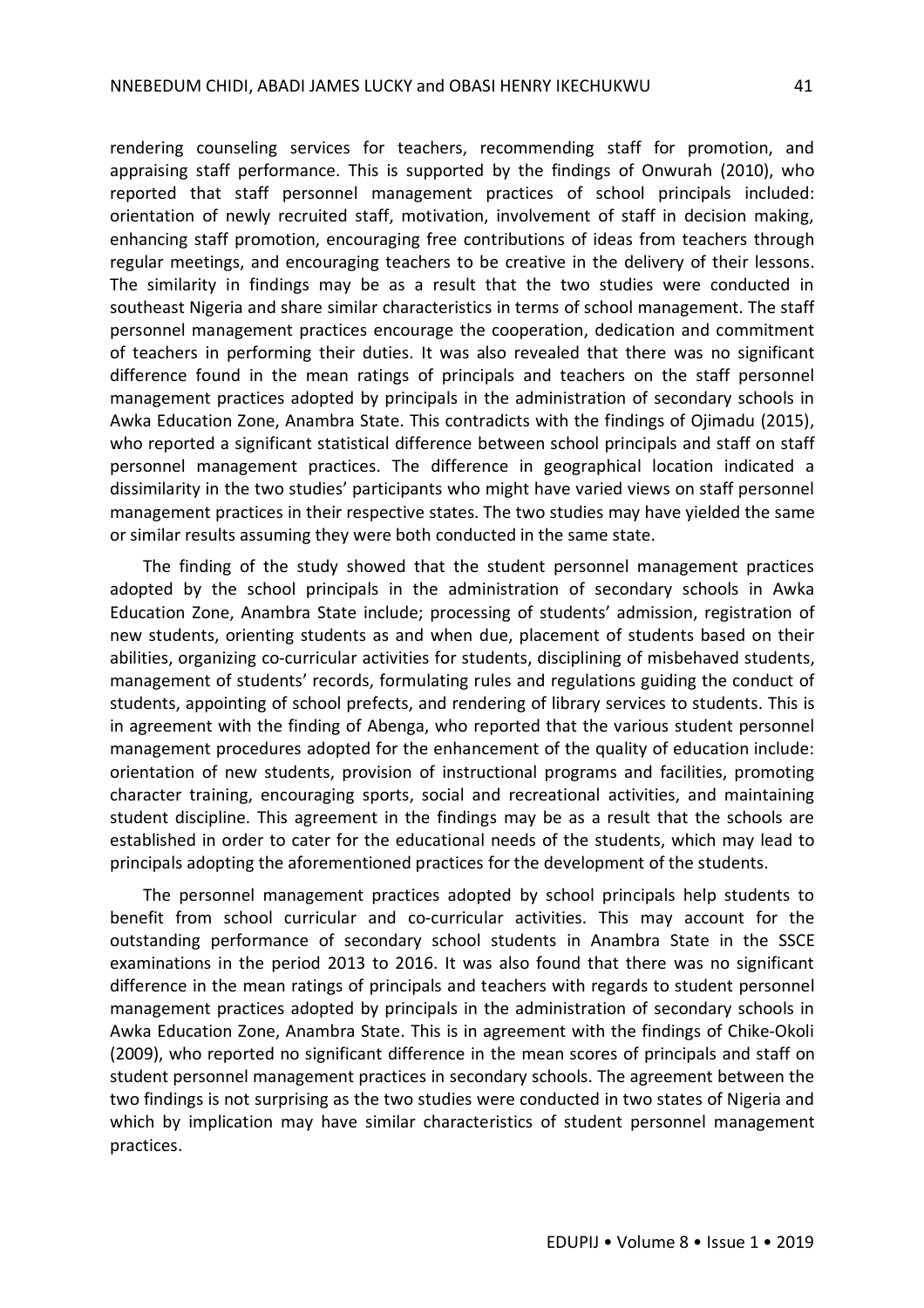#### **Conclusion and Recommendations**

Based on the findings of the study, it is concluded that most of the personnel management practices are adopted by principals in the administration of secondary schools in Awka Education Zones of Anambra State. These practices help to produce motivated and dedicated teachers to enhance instructional delivery. Consequently, students will derive maximum benefits from the school curricular and co-curricular activities. Based on the findings of the current study, the following recommendations are made: Government should make provision for the retraining of school principals in the area of personnel management so as to help them update their skills and knowledge needed for the management of staff and students. The government also should embark on sensitization of school principals and student personnel management through the media. Enlightenment should be provided on the counseling and provision of health services for students. The economic situations in Minna and Awka are similar and this may impact on the ways in which student personnel are managed in the two studies.

#### **Acknowledgements**

The researchers express their deepest gratitude to those who made it possible for them to complete this work. Most prominent among these are the lecturers from the Department of Educational Management and Policy at Nnamdi Azikiwe University, Awka, who were very supportive, and shared their suggestions, constructive criticism and input that helped to fine-tune the study. May God abundantly bless them. The researchers also acknowledge the authors whose works served as reference materials in this study. The researchers extend their gratitude to the school principals and teachers who provided data for the study.

The researchers especially thank Ifeanyi Ugwu and Adaobi Obuegbe Sylvia, whose guidance, advice and encouragement contributed to the success of this research. Above all, the researchers thank Almighty God for the gift of life, grace, persevering strength and good health which enabled them to successfully complete this study.

## **Notes**

Corresponding author: NNEBEDUM CHIDI

#### **References**

- Abdulkareem, A. Y., & Gabadeen, W. O. (2015). Organisational structure and personnel management practices in public Universities in Nigeria. *Public Policy and Administration Research, 5*(12), 22-29.
- Aja-Okorie, U. (2014). Personnel management in school administration. In G. O. Unachukwu & P. N. Okorji (Eds.), *Educational Management: A skill building approach (pp. 366- 384)*. Nimo: Rex, Charles & Patrick.
- Aja-Okorie, U. (2016). Teachers' personnel management as determinants of teachers' productivity in secondary schools in Delta State, Nigeria. *British Journal of Education, 4*(8), 13-23.
- Alhassan, A. J. (2014). Assessment of staff personnel services in public junior secondary schools in Wa Municipality of the upper west region of Ghana. *Journal of Education and Practice, 5*(16), 26-61.